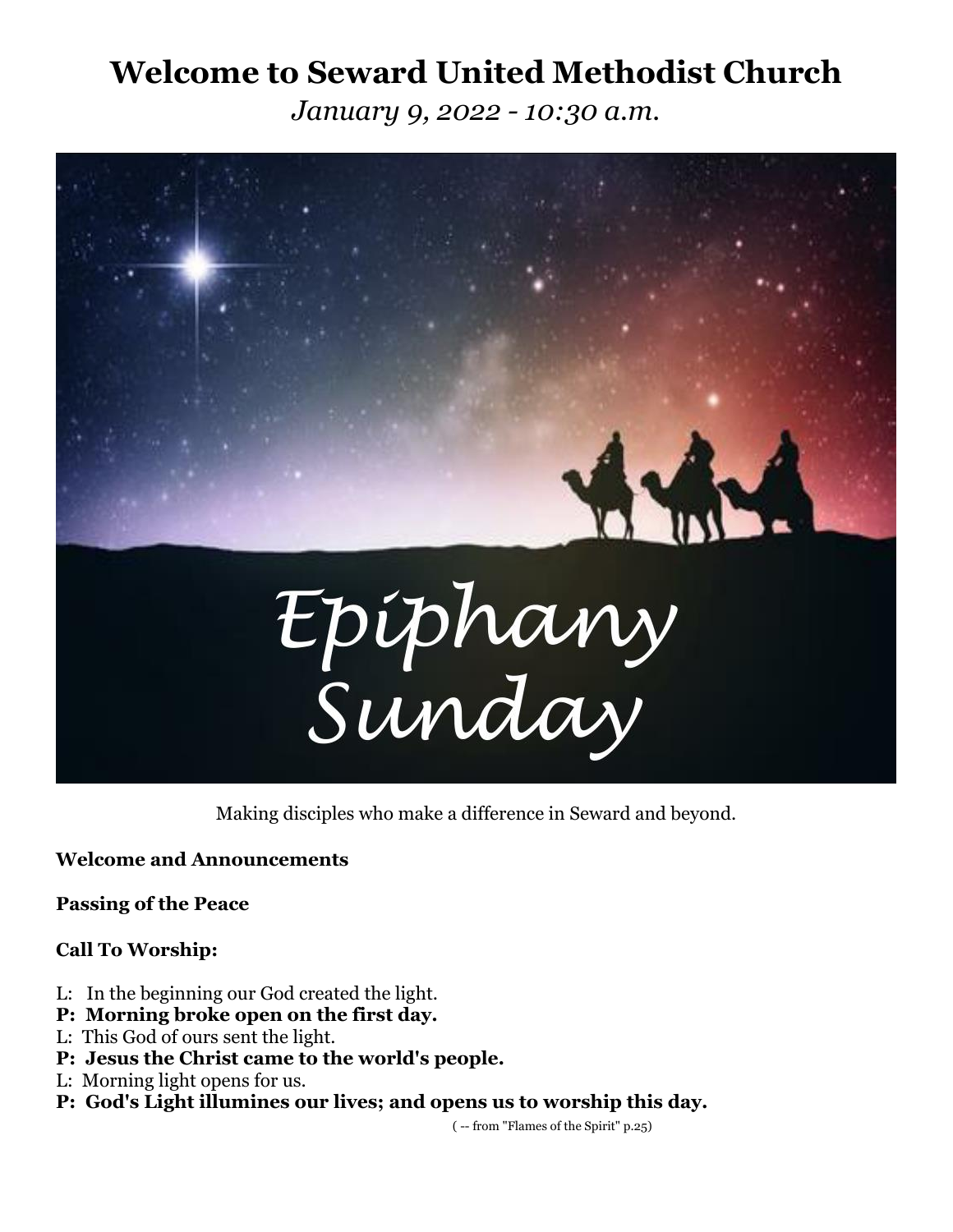# **Hymn He Shall Reign Forevermore**

Verse 1 In the bleak mid-winter All creation groans For a world in darkness Frozen like a stone Light is breaking In a stable for a throne

# Chorus

(And) He shall reign forevermore forevermore And He shall reign forevermore forevermore Unto us a Child is born The King of kings and Lord of lords And He shall reign forevermore forevermore

Verse 2 If I were a wise man I would travel far If I were a shepherd I would do my part But poor as I am I will give to Him my heart *(Chorus)*

Bridge Here within a manger lies the One Who made the starry skies This baby born for sacrifice Christ the Messiah Into our hopes into our fears The Savior of the world appears The promise of eternal years Christ the Messiah

CCLI Song # 7050416 Chris Tomlin | Matt Maher © 2015 S. D. G. Publishing (Admin. by Capitol CMG Publishing) sixsteps Songs (Admin. by Capitol CMG Publishing) Worship Together Music (Admin. by Capitol CMG Publishing) Be Essential Songs (Admin. by Essential Music Publishing LLC) I Am A Pilgrim Songs (Admin. by Essential Music Publishing LLC) For use solely with the SongSelect® Terms of Use. All rights reserved. [www.ccli.com](http://www.ccli.com/) CCLI License # 944110

# **Common Prayer** (in unison)

God of all people and all places, like the magi we would journey into the presence of Jesus the Christ. There we would offer our gifts; before Christ, we would lay the realities of our lives, good and bad. We offer our joy and love and laughter, that they might be made holy; we relinquish our bitterness and hatred and worry, that we might be made whole once more; through the living Spirit of Christ. Amen. (-- from "Flames of the Spirit" p.26)

# **Children's Time Pastor JoEllen Axthelm**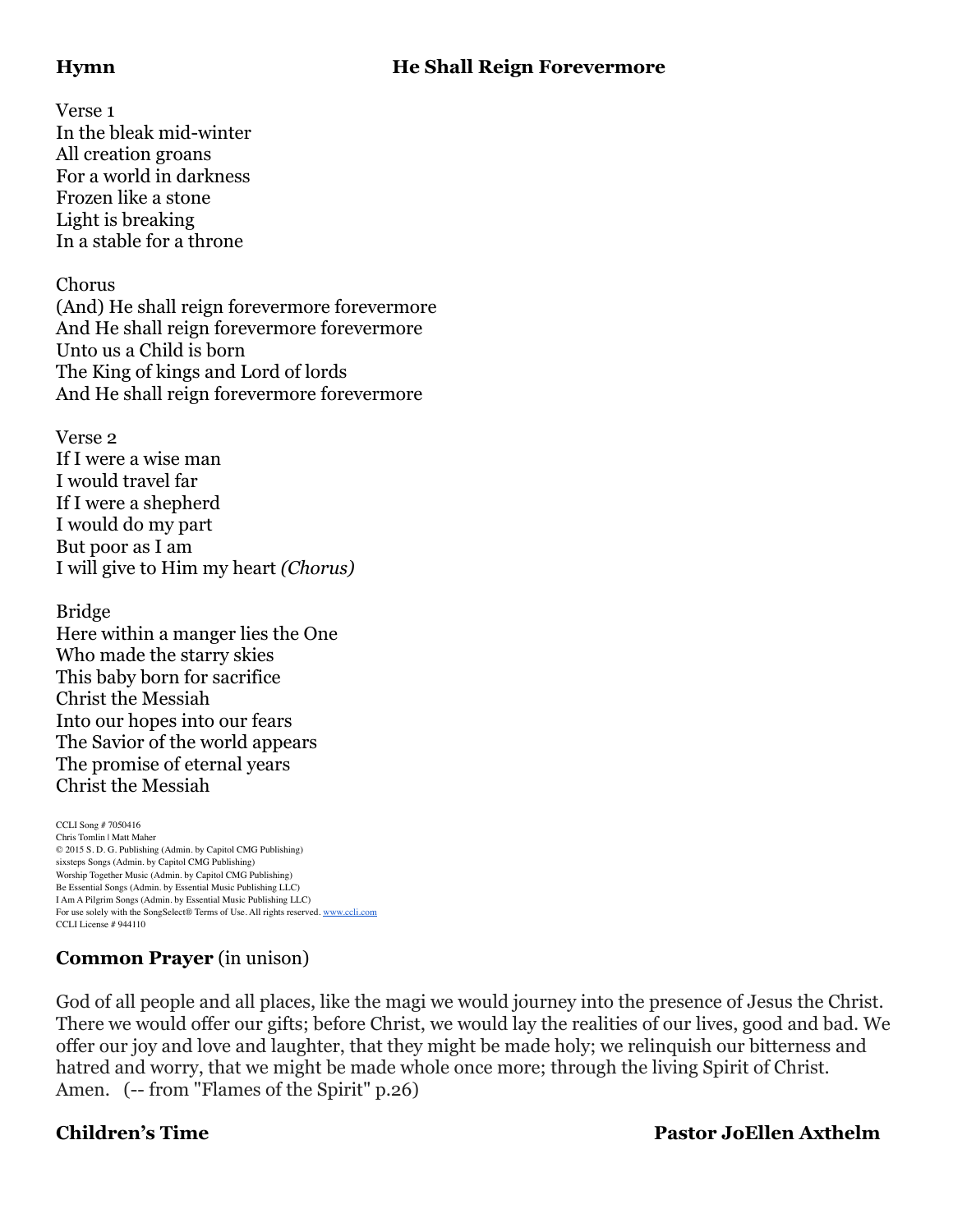# **Scripture Lesson Matthew 2:1-12**

In the time of King Herod, after Jesus was born in Bethlehem of Judea, wise men from the East came to Jerusalem, <sup>2</sup> asking, "Where is the child who has been born king of the Jews? For we observed his star at its rising, and have come to pay him homage." 3When King Herod heard this, he was frightened, and all Jerusalem with him; <sup>4</sup> and calling together all the chief priests and scribes of the people, he inquired of them where the Messiah was to be born. <sup>5</sup> They told him, "In Bethlehem of Judea; for so it has been written by the prophet:

<sup>6</sup> 'And you, Bethlehem, in the land of Judah,

are by no means least among the rulers of Judah;

for from you shall come a ruler

who is to shepherd my people Israel.'"

<sup>7</sup> Then Herod secretly called for the wise men and learned from them the exact time when the star had appeared. <sup>8</sup> Then he sent them to Bethlehem, saying, "Go and search diligently for the child; and when you have found him, bring me word so that I may also go and pay him homage." 9When they had heard the king, they set out; and there, ahead of them, went the star that they had seen at its rising, until it stopped over the place where the child was. 10When they saw that the star had stopped, they were overwhelmed with joy. <sup>11</sup> On entering the house, they saw the child with Mary his mother; and they knelt down and paid him homage. Then, opening their treasure chests, they offered him gifts of gold, frankincense, and myrrh. 12And having been warned in a dream not to return to Herod, they left for their own country by another road.

# **Hymn** We Three Kings UMH 254

1 We three kings of Orient are; 2 Born a King on Bethlehem's plain, bearing gifts we traverse afar, gold I bring to crown him again, field and fountain, moor and mountain, the mass of the King forever, ceasing never, worshiping God on high. [Refrain] over us all to reign.

Refrain: O star of wonder, star of light, star with royal beauty bright, westward leading, still proceeding, guide us to thy perfect light.

incense owns a Deity nigh; breathes a life of gathering gloom; worshiping God on high. [Refrain] sealed in the stone-cold tomb.

5 Glorious now behold him arise; King and God and sacrifice: Alleluia, Alleluia, sounds through the earth and skies. [Refrain]

3 Frankincense to offer have I; 4 Myrrh is mine; its bitter perfume prayer and praising, voices raising, sorrowing, sighing, bleeding, dying, prayer and praising, voices raising,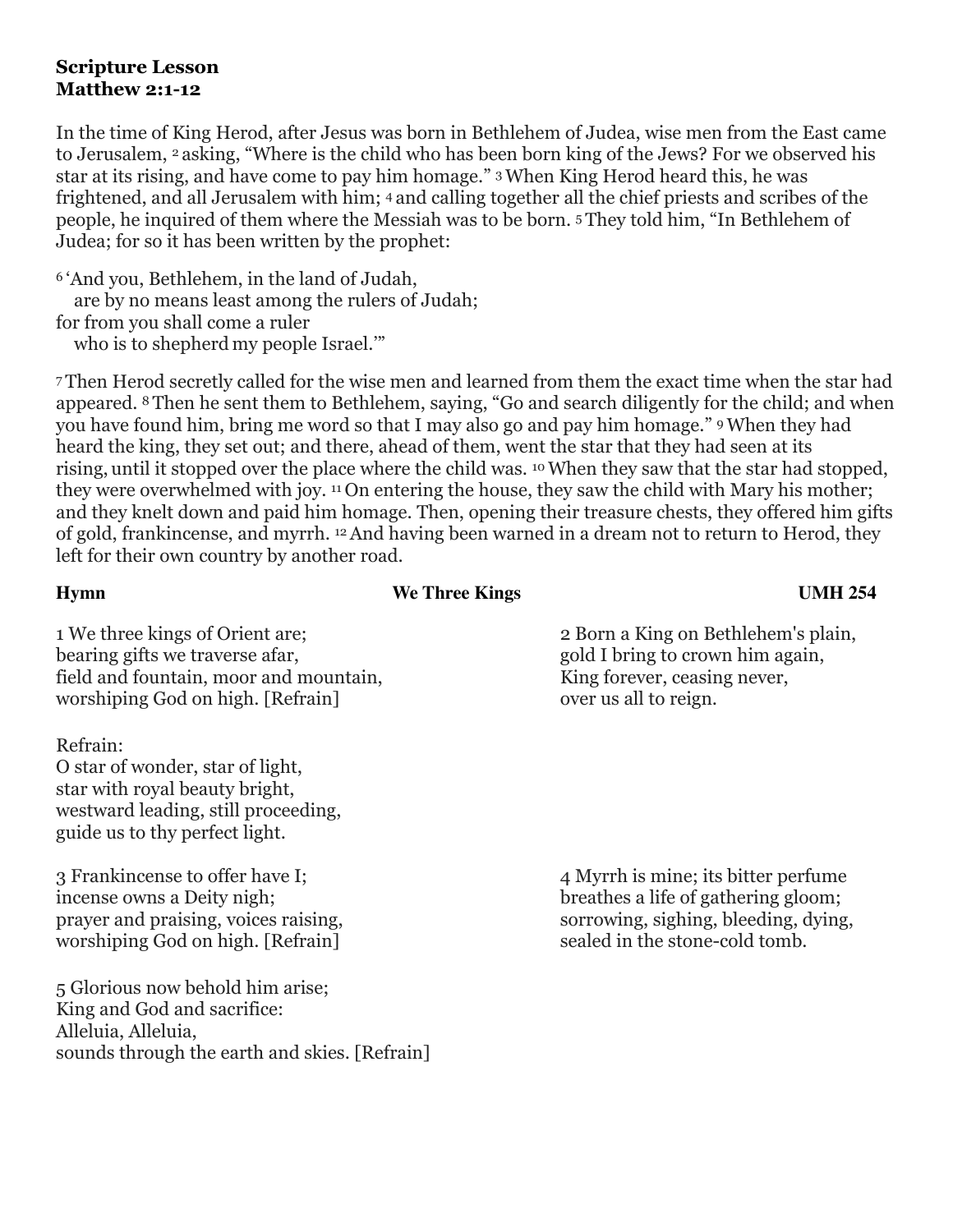The Prayers of the People *Please share your joys or concerns at the microphone or in the comments on Facebook or by texting us at 402-810-8900.*

on Mary's lap is sleeping? come, peasant, king, to own him; Whom angels greet with anthems sweet, the King of kings salvation brings, while shepherds watch are keeping? let loving hearts enthrone him.

Refrain: This, this is Christ the King, whom shepherds guard and angels sing; haste, haste to bring him laud, the babe, the son of Mary.

> Sharing of Joys & Concerns Pastoral Prayer The Lord's Prayer

# **Prayer Hymn What Child Is This UMH 219, v. 1 & 3**

1. What child is this who, laid to rest, 3. So bring him incense, gold, and myrrh, (Refrain)

# **Offertory Alex Sommerfeld**

# **Doxology Praise God, from Whom All Blessings Flow UMH 94**

Praise God, from whom all blessings flow; praise God, all creatures here below; Alleluia! Alleluia! Praise God, the source of all our gifts! Praise Jesus Christ, whose power up lifts! Praise the Holy Spirit, Holy Spirit! Alleluia! Alleluia! Alleluia!

# **Prayer of Dedication**

As the magi presented costly gifts to the Child they dared to worship as your special messenger, we would give our best through the church, which continues as Christ's body and the carrier of good news. Keep us open to the signs of your presence and responsive to your summons, no matter where it leads. Amen. (From "Fresh Winds of the Spirit" p. 22)

# **Hymn Glory (Let There Be Peace)**

Verse 1 One star Burns in the darkness Shines with the promise Emmanuel One child Born in the stillness Living within us Emmanuel